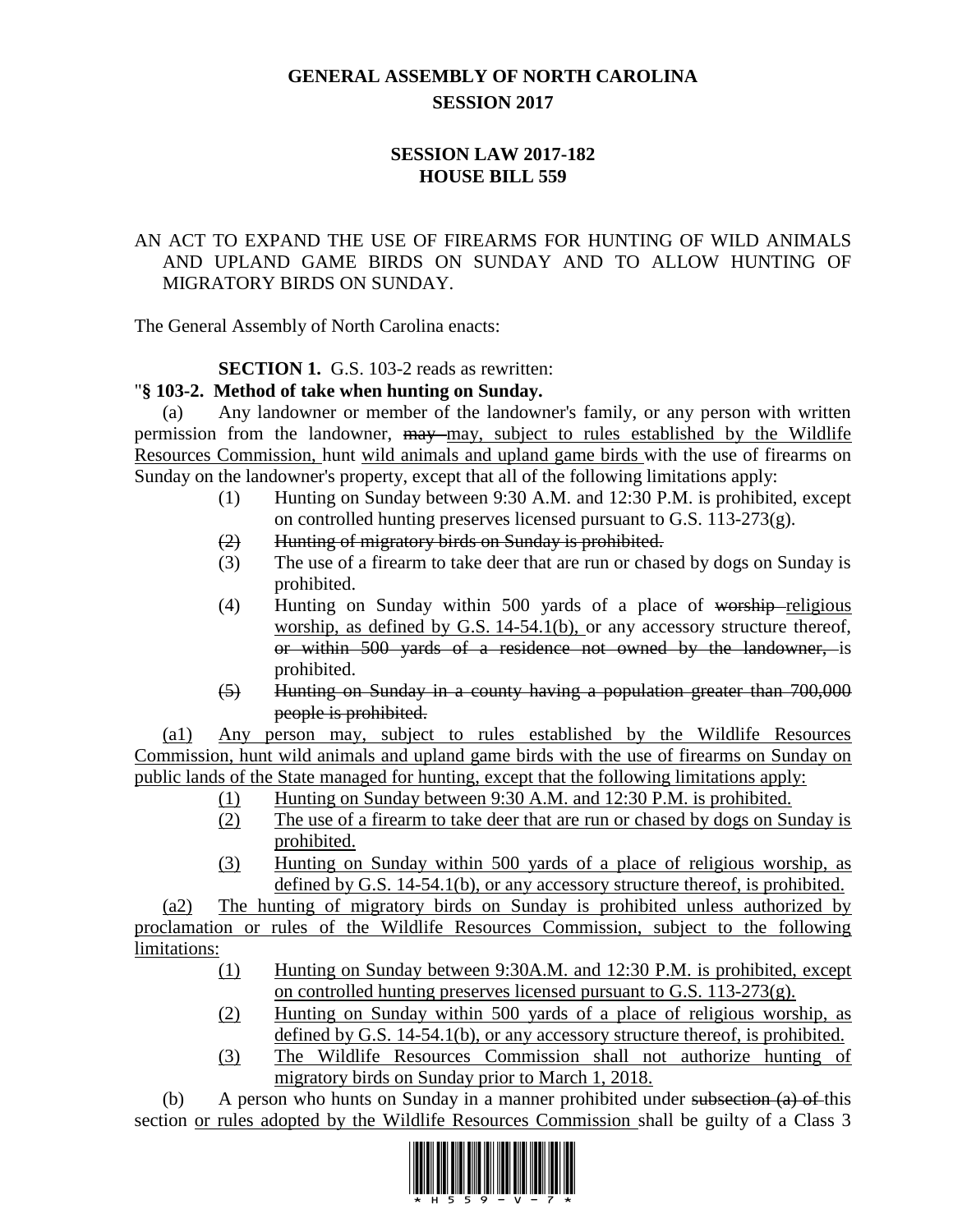misdemeanor. Provided, that the provisions of this section are not applicable to military reservations, the jurisdiction of which is exclusively in the federal government, to field trials authorized by the Wildlife Resources Commission, or to actions taken in defense of a person's property. Wildlife protectors are granted authority to enforce the provisions of this section."

**SECTION 2.** The Wildlife Resources Commission shall complete a study that includes, but is not limited to, examining biological and resource management impacts, economic impacts, and social impacts associated with hunting migratory birds on Sunday. The Wildlife Resources Commission shall submit its findings to the Speaker of the House of Representatives, the President Pro Tempore of the Senate, and the chair or chairs of the House Committee on Wildlife Resources no later than March 1, 2018.

**SECTION 3.(a)** G.S. 153A-129 reads as rewritten:

#### "**§ 153A-129. Firearms.**

(a) Except as provided in this section, a county may by ordinance regulate, restrict, or prohibit the discharge of firearms at any time or place except in any of the following instances:

- (1) When used to take birds or animals pursuant to Chapter 113, Subchapter IV.
- (2) When used in defense of person or property.
- (3) When used pursuant to lawful directions of law-enforcement officers.

(b) A county may by ordinance prohibit hunting on Sunday as allowed under G.S. 103-2, provided the ordinance complies with all of the following:

- (1) The ordinance shall be applicable from January 1 until December 31 of any year of effectiveness.
- (2) The ordinance shall allow for individuals hunting in an adjacent county with no restriction on Sunday hunting to retrieve any animal lawfully shot from the adjacent county.
- (3) The ordinance shall be applicable to the entire county.
- (4) The ordinance shall not be effective unless approved by a majority of those voting in a county-wide referendum held as provided in G.S. 163-287. Such special election shall only be held at the time provided by G.S. 163-287(a)(1).

(c) A county may regulate the display of firearms on the public roads, sidewalks, alleys, or other public property.

(d) This section does not limit a county's authority to take action under Article 1A of Chapter 166A of the General Statutes."

**SECTION 3.(b)** Section 5(c) of S.L. 2015-144 reads as rewritten:

"**SECTION 5.(c)** Subsection (b) of this section becomes effective October 1, 2017. A county may adopt an ordinance to prohibit Sunday hunting prior to October 1, 2017, but any such ordinance shall not become effective until October 1, 2017. No such ordinance shall be effective unless approved by a majority of those voting in a county-wide referendum held as provided in G.S. 163-287. Such special election shall only be held at the time provided by G.S. 163-287(a)(1). The remainder of this section becomes effective October 1, 2015."